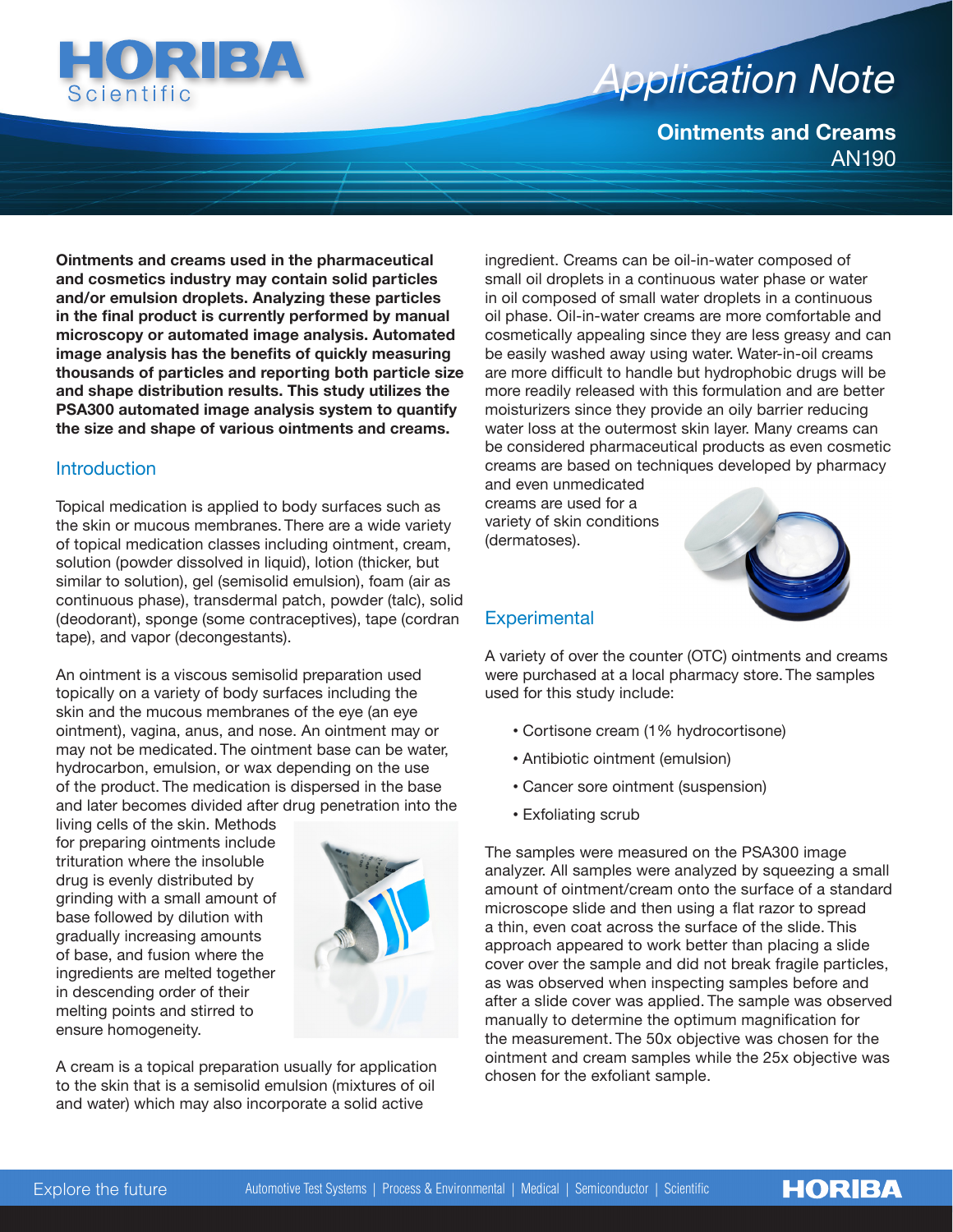Next a routine was created that optimized settings such as thresholding and edge definition for each sample. A pattern was created to analyze the portion of the slide containing the best sample dispersion/preparation. The PSA300 then automatically scanned the slide pattern, collected the images and processed the data using the chosen routine. The particle size distribution (volume based), roundness, aspect ratio, and compactness (1) were calculated and reported.

The advanced features of the PSA300 software were indispensable to collect and process the sample images, especially when air bubbles were present but not desired in the calculated results.



**Figure 1: The PSA300 Static Image Analyzer** 

Unique software features (2) in the routines used for this study included multi-layer grab, contrast threshold, bridge removal, and closing.

## **Results**

Table 1 below shows the results for the cortisone cream sample as described by the chosen size and shape descriptors. Note: PSD = spherical volume particle size distribution reported in  $\mu$ m, Round = Roundness, AR = Aspect Ratio, Comp = Compactness. All shape descriptor values are reported on a count basis. Figure 2 shows an image of the sample on the slide.

|     | <b>PSD</b> | <b>Round</b> | <b>AR</b> | <b>Comp</b> |
|-----|------------|--------------|-----------|-------------|
| dd0 | 84.4       | 0.5          | 1.2       | 0.8         |
| d50 | 127        | 0.7          | 1.3       | 0.9         |
| d90 | 161.1      | 0.8          | 1.7       | 0.9         |

**Table 1: Cortisone cream results** 



#### **Figure 2: Cortisone cream image**

Comments: The solid particles in the cortisone cream originally broke when lacing a slide cover on top of the sample. The method of spreading the sample with a razor did not fracture the particles.

Table 2 and Figure 3 below show the results for the emulsion ointment sample as described by the chosen size and shape descriptors.

|     | <b>PSD</b> | <b>Round</b> | <b>AR</b> | <b>Comp</b> |
|-----|------------|--------------|-----------|-------------|
| d10 | 18.8       | 0.8          | 1.1       | 0.9         |
| d50 | 38         | 0.9          | 1.1       | 0.9         |
| d90 | 61.1       | 0.9          | 1.2       |             |





**Figure 3: Emulsion ointment image**

Comments: The emulsion droplets required careful threshold setting but otherwise this was an easy sample to analyze.